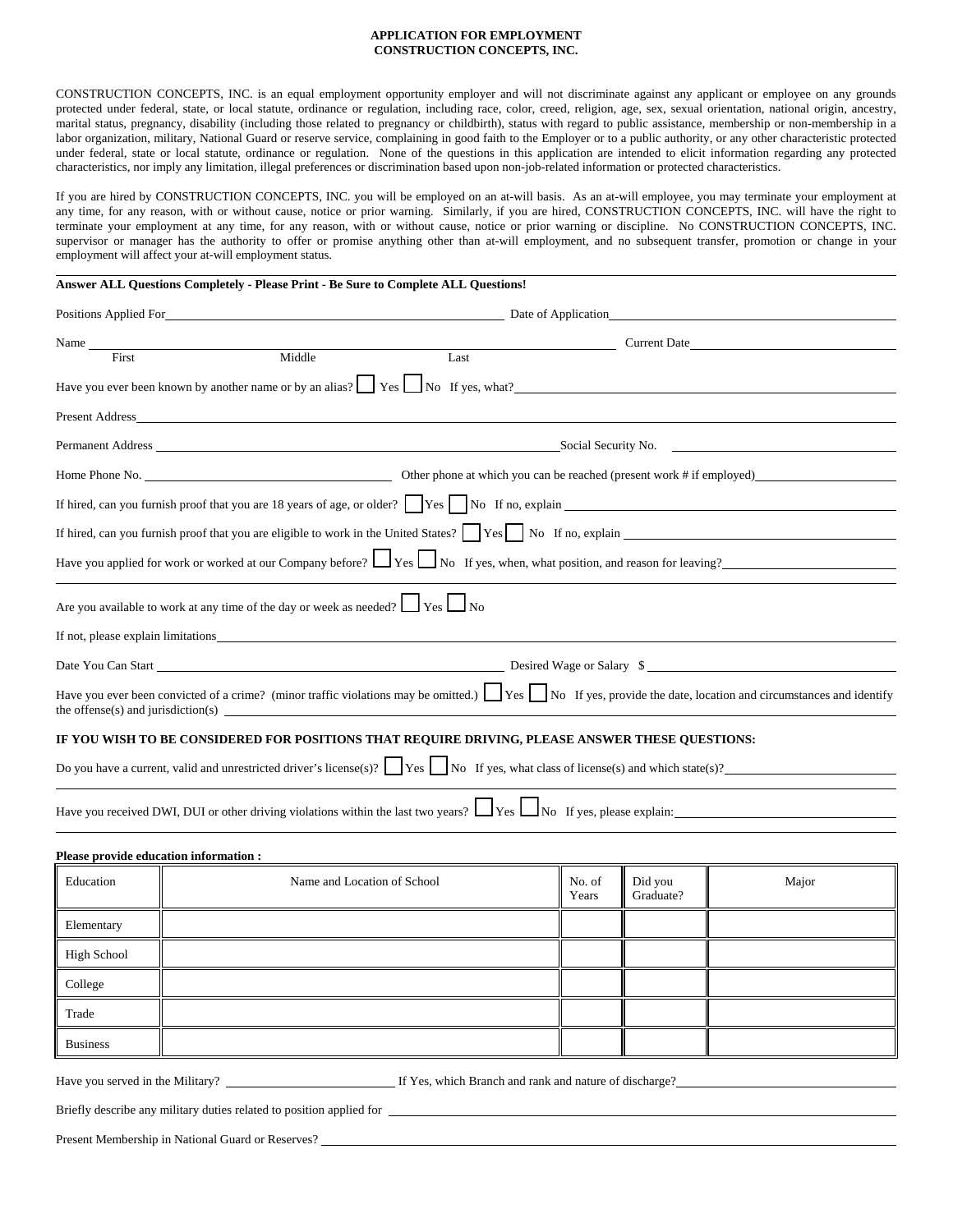| Have you ever worked in a position similar to the one for which you are applying?                                                 |  |
|-----------------------------------------------------------------------------------------------------------------------------------|--|
|                                                                                                                                   |  |
| Are you acquainted with anyone who is or was employed by our Company? $\Box$ Yes $\Box$ No If yes, who, and how do you know them? |  |

# **WORK HISTORY -- List all employers during last ten years, with present or last employer first. If more space is needed, use additional pages.**

 $\overline{a}$ 

 $\overline{a}$ 

| <b>EMPLOYER NAME, ADDRESS &amp;</b><br><b>TELEPHONE</b>                                                                  | POSITION & FINAL PAY RATE                                      | <b>SUPERVISOR'S</b><br><b>NAME &amp; TITLE</b> | <b>DATES OF</b><br><b>EMPLOYMENT</b>                                                                                                                                                                                                                                                                                                                                                                                                                                                                                                                                                          |
|--------------------------------------------------------------------------------------------------------------------------|----------------------------------------------------------------|------------------------------------------------|-----------------------------------------------------------------------------------------------------------------------------------------------------------------------------------------------------------------------------------------------------------------------------------------------------------------------------------------------------------------------------------------------------------------------------------------------------------------------------------------------------------------------------------------------------------------------------------------------|
|                                                                                                                          | Position:<br>Du <u>ties:</u>                                   |                                                | From:<br>To: the contract of the contract of the contract of the contract of the contract of the contract of the contract of the contract of the contract of the contract of the contract of the contract of the contract of the contra<br>Reason for leaving:                                                                                                                                                                                                                                                                                                                                |
| <u> 1980 - Johann Barnett, fransk politik (d. 1980)</u>                                                                  | Circle: Part-time/Full-time<br>Final Pay Rate:                 |                                                |                                                                                                                                                                                                                                                                                                                                                                                                                                                                                                                                                                                               |
| <u> 1980 - Johann Stoff, fransk politik (d. 1980)</u>                                                                    | Position:<br>Duties: 2000                                      |                                                | From:<br>To:<br>Reason for leaving:                                                                                                                                                                                                                                                                                                                                                                                                                                                                                                                                                           |
| <u> 1980 - Johann Barbara, martxa amerikan per</u>                                                                       | Circle: Part-time/Full-time<br>Final Pay Rate:                 |                                                |                                                                                                                                                                                                                                                                                                                                                                                                                                                                                                                                                                                               |
|                                                                                                                          | Position:                                                      |                                                | From:<br>To:<br>Reason for leaving:                                                                                                                                                                                                                                                                                                                                                                                                                                                                                                                                                           |
| <u> 1980 - Johann Barn, mars eta bainar eta bainar eta baina eta baina eta baina eta baina eta baina eta baina e</u>     | Circle: Part-time/Full-time<br>Final Pay Rate: Final Pay Rate: |                                                |                                                                                                                                                                                                                                                                                                                                                                                                                                                                                                                                                                                               |
|                                                                                                                          | Position:<br>Duties: 2000                                      |                                                | From:<br>To:<br>Reason for leaving:                                                                                                                                                                                                                                                                                                                                                                                                                                                                                                                                                           |
| <u> 1980 - Johann Barn, mars ann an t-Amhain Aonaich an t-Aonaich an t-Aonaich ann an t-Aonaich ann an t-Aonaich</u>     | Circle: Part-time/Full-time<br>Final Pay Rate:                 |                                                |                                                                                                                                                                                                                                                                                                                                                                                                                                                                                                                                                                                               |
| List all Periods of Unemployment Since You Finished School.                                                              | From: $\qquad \qquad$<br>From:                                 |                                                | $To: \begin{tabular}{ c c c c } \hline \rule{0.3cm}{.01cm} \rule{0.3cm}{.01cm} \rule{0.3cm}{.01cm} \rule{0.3cm}{.01cm} \rule{0.3cm}{.01cm} \rule{0.3cm}{.01cm} \rule{0.3cm}{.01cm} \rule{0.3cm}{.01cm} \rule{0.3cm}{.01cm} \rule{0.3cm}{.01cm} \rule{0.3cm}{.01cm} \rule{0.3cm}{.01cm} \rule{0.3cm}{.01cm} \rule{0.3cm}{.01cm} \rule{0.3cm}{.01cm} \rule{0$<br>To: the contract of the contract of the contract of the contract of the contract of the contract of the contract of the contract of the contract of the contract of the contract of the contract of the contract of the contra |
| Have you ever been fired, laid off or asked to resign by an employer? $\Box$ Yes $\Box$ No If yes, please explain $\Box$ |                                                                |                                                |                                                                                                                                                                                                                                                                                                                                                                                                                                                                                                                                                                                               |

# **REFERENCES: Give the names of three persons not related to you, whom you have known at least one year, as references we can contact.**

| <b>INDIVIDUAL'S NAME</b> | <b>PHONE</b> | <b>COMPLETE ADDRESS</b> | <b>TYPE OF BUSINESS</b> | <b>YEARS</b><br>ACQUAINTED |
|--------------------------|--------------|-------------------------|-------------------------|----------------------------|
| . .                      |              |                         |                         |                            |
|                          |              |                         |                         |                            |
|                          |              |                         |                         |                            |